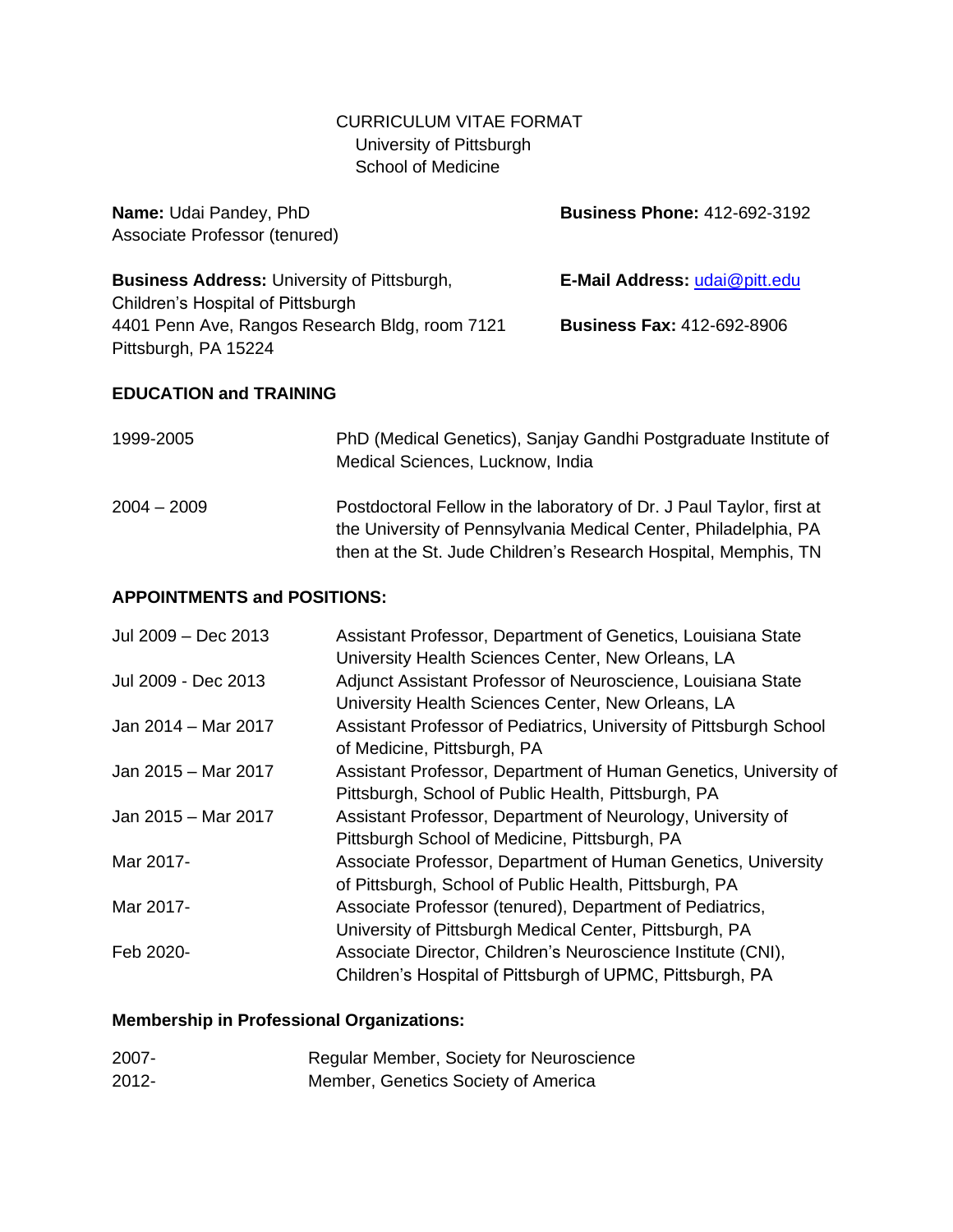# **Honors: (Selected)**

**2005**

- Young Investigator travel award, Gordon Research Conference, CAG Repeat Disorders, Boston
- Best poster Award, Annual Biomedical Postdoc Symposium, University of Pennsylvania
- Best Poster Award, Annual Neurodegeneration Retreat, University of Pennsylvania

# **2006**

- Best poster Award, Annual Biomedical Postdoc Symposium, University of Pennsylvania
- Career Developmental grant from the Muscular Dystrophy Association (2006-2009)

# **2007**

- Travel Award, Gordon Research Conference on CAG Triplet Repeat Disorders, France
- Best Poster Award, Annual Neurodegeneration Retreat, University of Pennsylvania
- Travel award, Keystone Symposia, Molecular Mechanisms of Neurodegeneration, New Mexico

# **2011**

- The Board of Reagents (State of Louisiana) Travel Grant for Emerging Faculty (TGEF) **2012**
	- Faculty Assembly Award, Outstanding Accomplishments by a Young Faculty Member (LSUHSC)

# **2013**

• LSU School of Medicine Alumni Excellence Award

# **2016**

• Selected for "Best short talk" at International Conference on Molecular Neurodegeneration, Seoul, South Korea

# **Publications (total number of citations 13,522; h-index- 30): updated May 2021**

- 1. **Pandey UB**, Phadke S, Mittal B. Molecular screening of FRAXA and FRAXE in Indian patients with unexplained mental retardation. **Genet Test**. 2002; 6: 335-9.
- 2. **Pandey UB**. Response to Poon et al.-"FRAXAC1 and DXS548 polymorphisms in the Chinese population". **Am J Med Genet**. 2003, 122A(2):186
- 3. Singh MK, **Pandey UB**, Ghoshal UC, Srivenu I, Kapoor VK, Choudhuri G, Mittal B. Apolipoprotein B-100 XbaI gene polymorphism in gallbladder cancer. **Hum Genet**. 2004, 114(3):280-3
- 4. **Pandey UB**, Mittal B, Phadke S. Molecular diagnosis and genetic counseling of fragile X mental retardation. Neurol India. 2004, 52(1):36-42
- 5. Singh MK, Chetri K, **Pandey UB**, Kapoor VK, Mittal B, Choudhuri G. Mutational spectrum of Kras oncogene among Indian patients with gallbladder cancer. **J Gastro and Hepato**, 2004, 19, 916-921(6)
- 6. **Pandey UB**, Mittal B. Molecular basis of X-linked non-specific mental retardation. In J Exp Biol. 2004, 42(6):549-57
- 7. **Pandey UB**, Nie Z, Batlevi Y, McCray BA, Ritson GP, Nedelsky NB, Schwartz SL, DiProspero NA, Knight MA, Schuldiner O, Padmanabhan R, Hild M, Berry DL, Garza D, Hubbert CC, Yao TP, Baehrecke EH, Taylor JP. HDAC6 rescues neurodegeneration and provides an essential link between autophagy and the UPS. **Nature**. 2007 Jun 14; 447(7146):860-4. **\*Previewed in 'Neuron' and selected for 'must read paper' by faculty 1000 biology**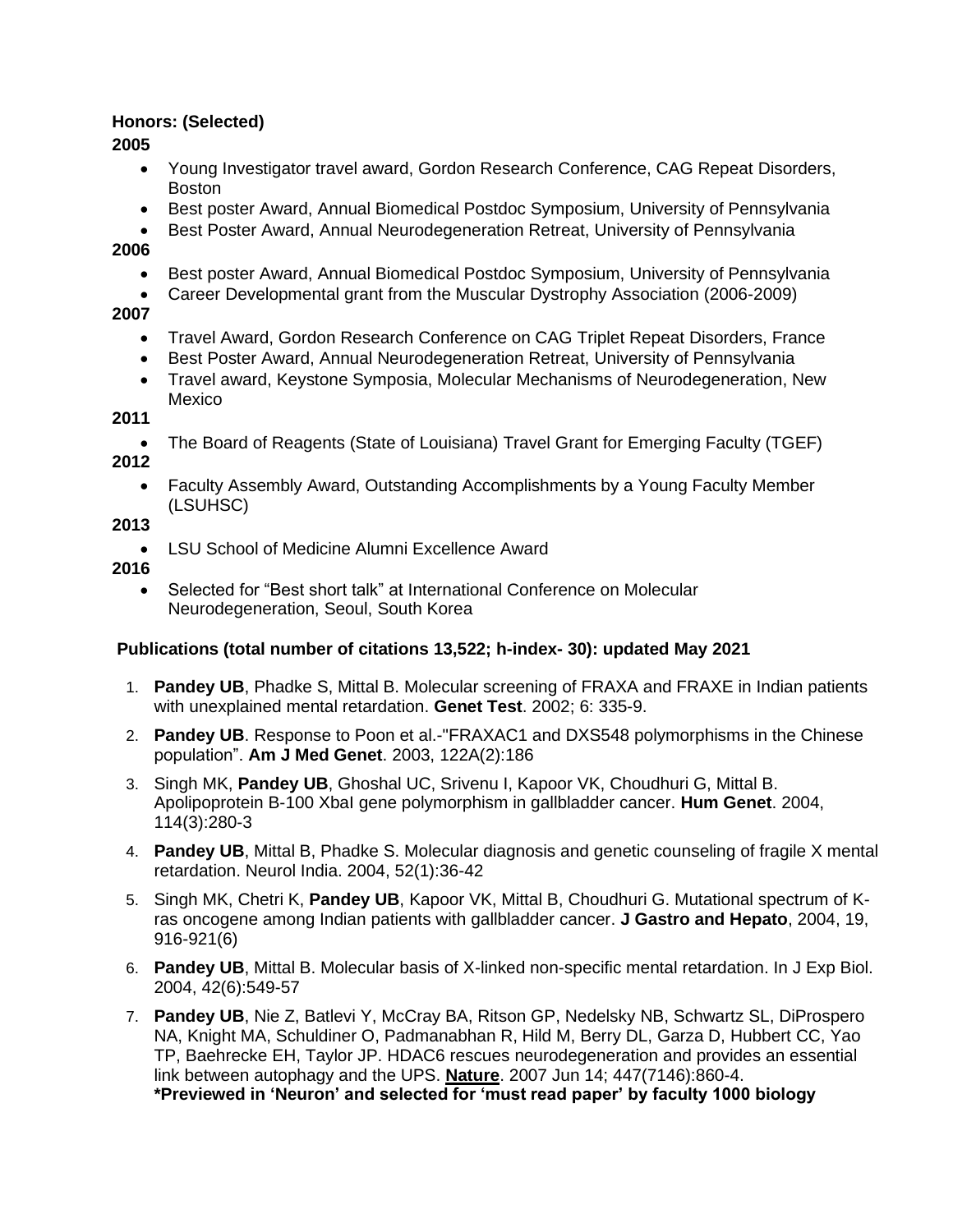- 8. **Pandey UB**, Batlevi Y, Baehrecke EH, Taylor JP. HDAC6 at the Intersection of Autophagy, the Ubiquitin-proteasome System, and Neurodegeneration. **Autophagy**. 2007, 3 (6)
- 9. Lee JY, Koga H, Kawaguchi Y, Tang W, Wong E, Gao YS, **Pandey UB**, Kaushik S, Tresse E, Lu J, Taylor JP, Cuervo AM and Yao TP. HDAC6 controls autophagosome-lysosome fusion in basal homeostatic autophagy critical for protein aggregate clearance and neurodegeneration, **EMBO J** 2010, **29**, 969 – 980 **"Selected for the "Editor's Choice", Science Feb 5th, 2010**
- 10. Batlevi Y, Simon C, **Pandey UB**, Powers C, Taylor JP, and Baehrecke EH. Dynein light chain 1 is required for autophagy, protein clearance and cell death in *Drosophila***, PNAS**, 2010 107, 2
- 11. Todd PK, Oh SY, Krans A, **Pandey UB**, DiProspero N, Min KT, Taylor JP and Paulson HL Histone deacetylases suppress CGG repeat-induced neurodegeneration via transcriptional silencing in models of Fragile X Tremor Ataxia Syndrome. **PloS Genetics** 2010 Dec 9;6(12) **\*Highlighted in Nature Chemical Biology, 7(2), 2011**
- 12. **Pandey UB** and Nichols CD. Human disease models in Drosophila melanogaster, and the role of the fly in therapeutic drug discovery. **Pharmacol Rev** 2011**,** Jun;63(2):411-36
- 13. Lanson NA, Maltare A, King H, Smith R, Kim JH, Taylor JP, Lloyd TE and **Pandey UB**. A Drosophila model of FUS-related neurodegeneration reveals genetic interaction between FUS and TDP-43. **Hum Mol Genet.** 2011 20(13):2510-23 **Corresponding Author**
- 14. Nichols CD, Bechnel J, **Pandey UB.** Methods to assay Drosophila behavior. **J Vis Exp**. 2012 Mar 7;(61) **Corresponding Author**
- 15. Lanson NA, **Pandey UB.** FUS-related Proteinopathies: Lessons from Animal Models. **Brain Research** 2012 Jun 26; 1462:44-60 **Corresponding Author**
- 16. Klionsky DJ, *et. al.,* Guidelines for the use and interpretation of assays for monitoring autophagy. **Autophagy** 2012; April 8(4)
- 17. Daigle JG, Lanson NA, Smith RB, Casci I, Maltare A, Monaghan J, Nichols CD, Kryndushkin D, Shewmaker F, **Pandey UB**. RNA binding ability of FUS regulates neurodegeneration, cytoplasmic mislocalization and incorporation into stress granules associated with FUS carrying ALS-linked mutations. **Hum Mol Genet.** 2013 Mar 15;22(6):1193-205 **Corresponding Author**
- 18. Scaramuzzino C, Monaghan J, Milioto C, Lanson NA, Maltare A, Aggarwal A, Casci I, Fackelmeyer F, Pennuto M\*, **Pandey UB**. Protein arginine methyltransferase 1 and 8 interacts with FUS and regulate sub-cellular distribution of FUS *in vitro* and *in vivo*. **PLoS ONE**. 2013 Apr 19;8(4) **Corresponding Author**
- 19. Shahidullah M, Le Marchand SJ, Fei H, Zhang J, **Pandey UB**, Dalva MB, Pasinelli P, Levitan IB. Defects in Synapse Structure and Function Precede Motor Neuron Degeneration in Drosophila Models of FUS-Related ALS. **J Neurosci**. 2013 Dec 11;33(50):19590-8
- 20. Wen X, Tan W, Westergard T, Krishnamurthy K, Shamamandri Markandaiah S, Lin S, Ichida JK, Monaghan J, **Pandey UB**, Pasinelli P and Trotti D. Antisense Proline-Arginine RAN dipeptides linked to C9ORF72-ALS/FTD form toxic nuclear aggregates that initiate in vitro and in vivo neuronal death, **Neuron** 2014 Dec 17;84(6)
- 21. Casci I and **Pandey UB**. A Fruitful Endeavor: Modeling ALS in the Fruit Fly. **Brain Research** 2015 May 14; 1607:47-74 **Corresponding Author**
- 22. Scaramuzzino C, Casci I, Parodi S, Lievens PMJ, Milioto C, Polanco MJ, Chivet M, Mishra A, Badders N, Aggarwal N, Grunseich C, Sambataro F, Basso M, Fackelmayer FO, Taylor JP, **Pandey UB** and Pennuto M. Protein arginine methyltransferase 6 enhances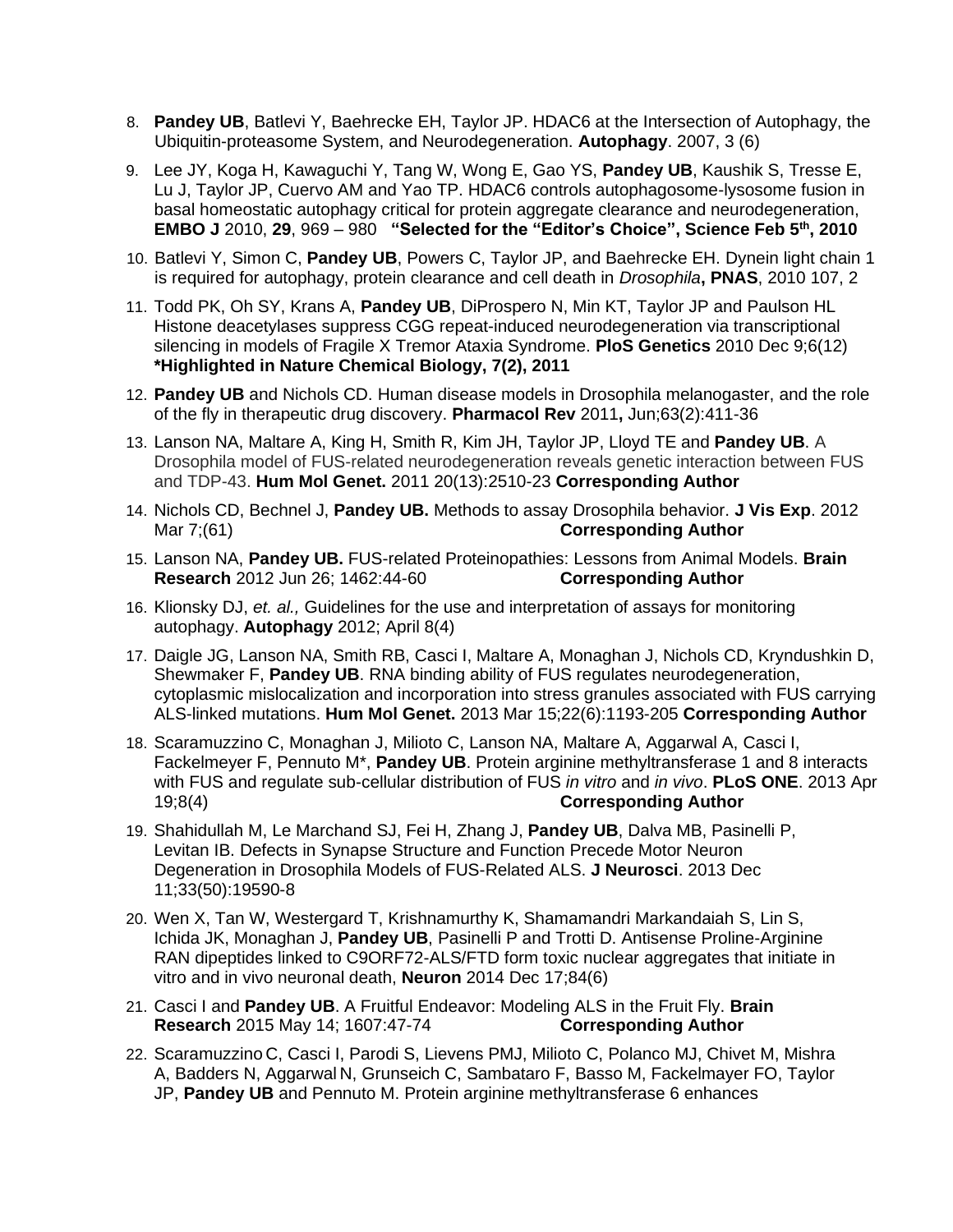polyglutamine-expanded androgen receptor function and toxicity in spinal and bulbar muscular atrophy. **Neuron** 2015 Jan 7; 84(7)

- 23. Daigle JG, Krishnamurthy K, Ramesh R, Casci I, Monaghan J, McAvoy K, Godfrey GW, Daniel D, Johnson E, Monahan Z, Shewmaker F, Pasinelli P, **Pandey UB.** Pur alpha ameliorates FUS toxicity and regulates cytoplasmic stress granule dynamics. **Acta Neuropathologica** 2016 Apr;131(4):605-20 **Corresponding Author**
- 24. Monahan Z, Shewmaker F, **Pandey UB.** Stress granules at the intersection of autophagy and ALS. **Brain Res** 2016 Oct 15;1649:189-200 **Corresponding Author**
- 25. Crippa V, Cicardi ME, Ramesh N, Seguin SJ, Ganassi M, Bigi I, Diacci C, Zelotti E, Baratashvili M, Gregory JM, Dobson CM, Cereda C, **Pandey UB**, Poletti A, Carra S. The Chaperone HSPB8 reduces the accumulation of truncated TDP-43 species in cells and protects against TDP-43 mediated toxicity. **Hum Mol Genet.** 2016 ;25(18):3908-3924
- 26. Ramesh N, **Pandey UB**. Autophagy Dysregulation in ALS: When Protein Aggregates Get Out of Hand. **Front Mol Neurosci**. 2017 Aug 22;10:263 **Corresponding Author**
- 27. Tripathy D, Vignoli B, Ramesh N, Jose Polanco M, Coutelier M, Stephen CD, Canossa M, Monin M, Aeschlimann P, Turberville S, Aeschlimann D, Schmahmann JD, Hadjivassiliou M, Durr A, **Pandey UB**, Pennuto M, Basso M, Mutations in TGM6 induce the unfolded protein response in SCA35. **Hum Mol Genet 2017**;26(19):3749-3762
- 28. Rudich P, Snoznik C, Watkins SC, Monaghan J, **Pandey UB**, Lamitina T. Nuclear localized C9orf72 associated arginine containing dipeptides exhibit age-dependent toxicity in C. elegans. **Hum Mol Genet** 2017 Dec 15;26(24):4916-4928
- 29. Kim SH, Stiles SG, Feichtmeier JM, Ramesh N, Zhan L, Scalf MA, Smith LM, **Pandey UB**, Tibbetts RS. Mutation-dependent aggregation and toxicity in a Drosophila model for UBQLN2-associated ALS. **Hum Mol Genet**. 2018 Jan 15;27(2):322-337
- 30. Marrone L, Japtok J, Reinhardt P, Janosch A, Andree A, Lee H, Moebius C, Reinhardt L, Hackmann K, Klink B, Alberti S, Bickle M, Hyman AA, Casci I, **Pandey UB**, Hermann A, and Sterneckert J**.** Phenotypic screening using iPSC reporter lines identifies brainpenetrant drugs stimulating autophagy as therapeutics for FUS-ALS. **Stem Cell Reports**  2018 Feb 13;10(2):375-389
- 31. Anderson EN, Gochenaur L, Singh A, Grant R, Patel K, Watkins S, Wu J, **Pandey UB.**  Traumatic injury induces Stress Granule Formation and enhances Motor Dysfunctions in ALS Models. **Hum Mol Genet.** 2018 Apr 15;27(8):1366-1381. **Corresponding Author**
- 32. Guo L, Kim HJ, Wang H, Monaghan J, Freyermuth F, Sung JC, O'Donovan K, Fare CM, Diaz Z, Singh N, Zhang ZC, Coughlin M, Sweeny EA, DeSantis ME, Jackrel ME, Rodell CB, Burdick JA, King OD, Gitler AD, Lagier-Tourenne C, **Pandey UB**, Chook YM, Taylor JP, Shorter J. Nuclear-Import Receptors Reverse Aberrant Phase Transitions of RNA-Binding Proteins with Prion-like Domains. **Cell.** 2018 Apr 19;173(3):677-692
- 33. Bakthavachalu B, Huelsmeier J, Sudhakaran I, Hillebrand J, Singh A, Petrauskas A, Thiagarajan D, Sankaranarayanan M, Mizoe L, Anderson EA, **Pandey UB**, Ross E, VijayRaghavan K, Parker R, Ramaswami M. RNP-granules assembly via Ataxin2 disordered domains is required for long-term memory and neurodegeneration. **Neuron**. 2018 May 16;98(4):754-766 **\*Previewed in 'Neuron'**
- 34. Reinhardt L, Kordes S, Reinhardt P, Glatza M, Baumann M, Drexker H, Menninger S, Casci I, Zischinsky G, Eickhoff J, Marrone L, Janosch A, Adachi K, Stehling M, Anderson EA, Storch A, Hermann A, Bickle M, **Pandey UB**, Schöler HR, Nussbaumer P, Klebl B and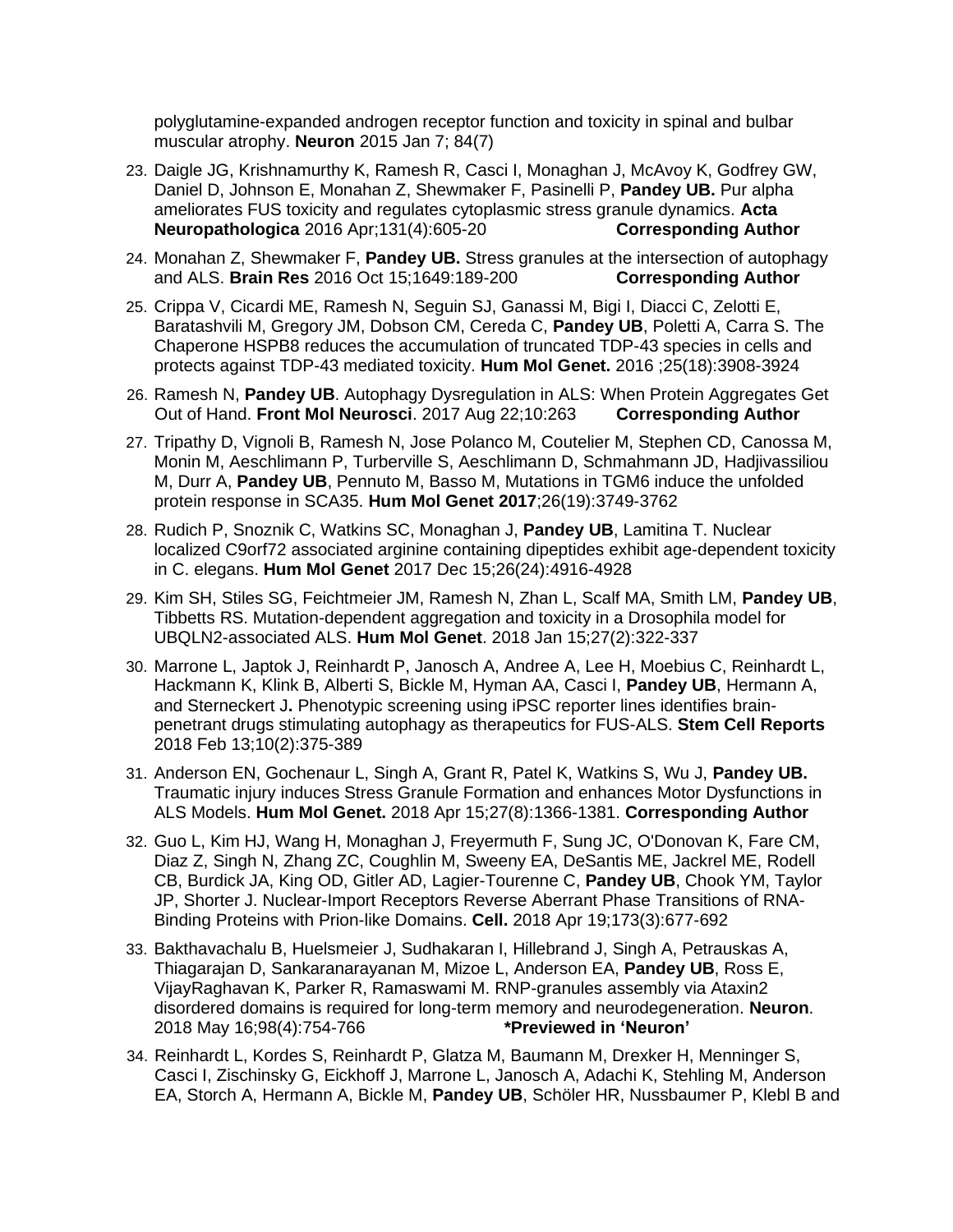Sterneckert JA. Dual inhibition of GSK3 and CDK5 efficiently protects motor neurons against dying back pathology in multiple subtypes of ALS. **Stem Cell Reports**, 2019 Vol. 12; 1–16

- 35. Mann JR, Gleixner AM, Gomes E, DeChellis-Marks MR, Needham PG. Hurtle B, Portz B, Mauna JC, Calder CB, Copley KE, Wills ZP, **Pandey UB**, Broadsky, Thathiah A, Shorter J and Donnelly CJ. RNA antagonizes TDP-43 proteinopathy. **Neuron** 2019; 102; 1-9
- 36. Marrone L, Drexler H, Wang J, Tripathi P, Distler T, Heisterkamp P, Maharana S, Anderson EN, Kour S, Bhatnagar R, Belgard TG, Tripathy V, Moraiti A, Crippa V, Poletti A, Aronica E, Weis J, **Pandey UB**, Alberti S, Goswami A and Sterneckert J. FUS pathology in ALS is linked to alterations in multiple ALS-associated proteins and rescued by drugs stimulating autophagy. **Acta Neuropathol.** 2019 Jul;138(1):67-84
- 37. Casci I, Krishnamurthy K, Kour S, Ramesh N, Anderson EA, Oliver S, Grant R, Gochenaur L, Patel K, Tripathy V, Marrone L, Sterneckert J, Gleixner A, Donnelly C, Ruepp MD, Pasinelli P, **Pandey UB**. Muscleblind acts as a modifier of FUS toxicity by modulating stress granule dynamics and SMN localization. **Nature Communications 2019** Dec 6;10(1):5583 **Selected for Editor's Choice Corresponding author**
- 38. Pennuto M, **Pandey UB**, Polanco MJ. Insulin-like growth factor 1 signaling in motor neuron and polyglutamine diseases: From molecular pathogenesis to therapeutic perspectives. **Front Neuroendocrinol.** 2020 Jan 30:100821
- 39. Chivet M, Marchioretti C, Pirazzini M, Piol D, Scaramuzzino C, Polanco M, romanello V, Zuccaro E, Parodi S, D'Antonio M, Rinaldi C, Sambataro F, Pegoraro E, Soraru G, **Pandey UB**, Sandri M, Basso M, Pennuto M. Polyglutamine-expanded androgen receptor alteration of skeletal muscle homeostasis and myonuclear aggregation are affected by sex, age and muscle metabolism. **Cells.** 2020 Jan 30;9(2)
- 40. Ortega JA, Daley EL, Kour S, Samani M, Tellez L, Hall EA, Esengul TY, Tsai YH, Gendron TF, Donnelly CJ, Siddique T, Savas JN, **Pandey UB**, Kiskinis E. Nucleocytoplasmic Proteomic Analysis Uncovers ETF1 and Nonsense Mediated Decay as Modifiers of ALS C9orf72 Toxicity. **Neuron.** 2020 Feb 5. pii: S0896-6273(20)30046-5
- 41. Gogia N, Sarkar A, Mehta AS, Singh MK, **Pandey UB**, Singh A. Inactivation of Hippo and cJun-N-terminal Kinase (JNK) signaling mitigate FUS mediated neurodegeneration in vivo. **Neurobiol Dis.** 2020 Jul;140: 104837
- 42. Ramesh N, Kour S, Anderson EN, Rajasundaram D, **Pandey UB.** RNA-recognition motif in Matrin-3 mediates neurodegeneration through interaction with hnRNPM. **Acta Neuropathol Commun.** 2020 Aug 18;8(1):138 **Corresponding author**
- 43. Otte CG, Fortuna TR, Mann JR, Gleixner AM, Ramesh N, Pyles NJ, **Pandey UB**, Donnelly CJ. Optogenetic TDP-43 nucleation induces persistent insoluble species and progressive motor dysfunction in vivo. **Neurobiol Dis**. 2020 Dec;146:105078
- 44. García-Cazorla À, Verdura E, Juliá-Palacios N, Anderson EN, Goicoechea L, Planas-Serra L, Tsogtbaatar E, Dsouza NR, Schlüter A, Urreizti R, Tarnowski JM, Gavrilova RH; SHMT2 Working Group, Ruiz M, Rodríguez-Palmero A, Fourcade S, Cogné B, Besnard T, Vincent M, Bézieau S, Folmes CD, Zimmermann MT, Klee EW, **Pandey UB**, Artuch R, Cousin MA, Pujol A. Impairment of the mitochondrial one-carbon metabolism enzyme SHMT2 causes a novel brain and heart developmental syndrome. **Acta Neuropathol**. 2020 Dec;140(6):971-975
- 45. Ramesh N, Daley EL, Gleixner AM, Mann JR, Kour S, Mawrie D, Anderson EN, Kofler J, Donnelly CJ, Kiskinis E, **Pandey UB**. RNA dependent suppression of C9orf72 ALS/FTD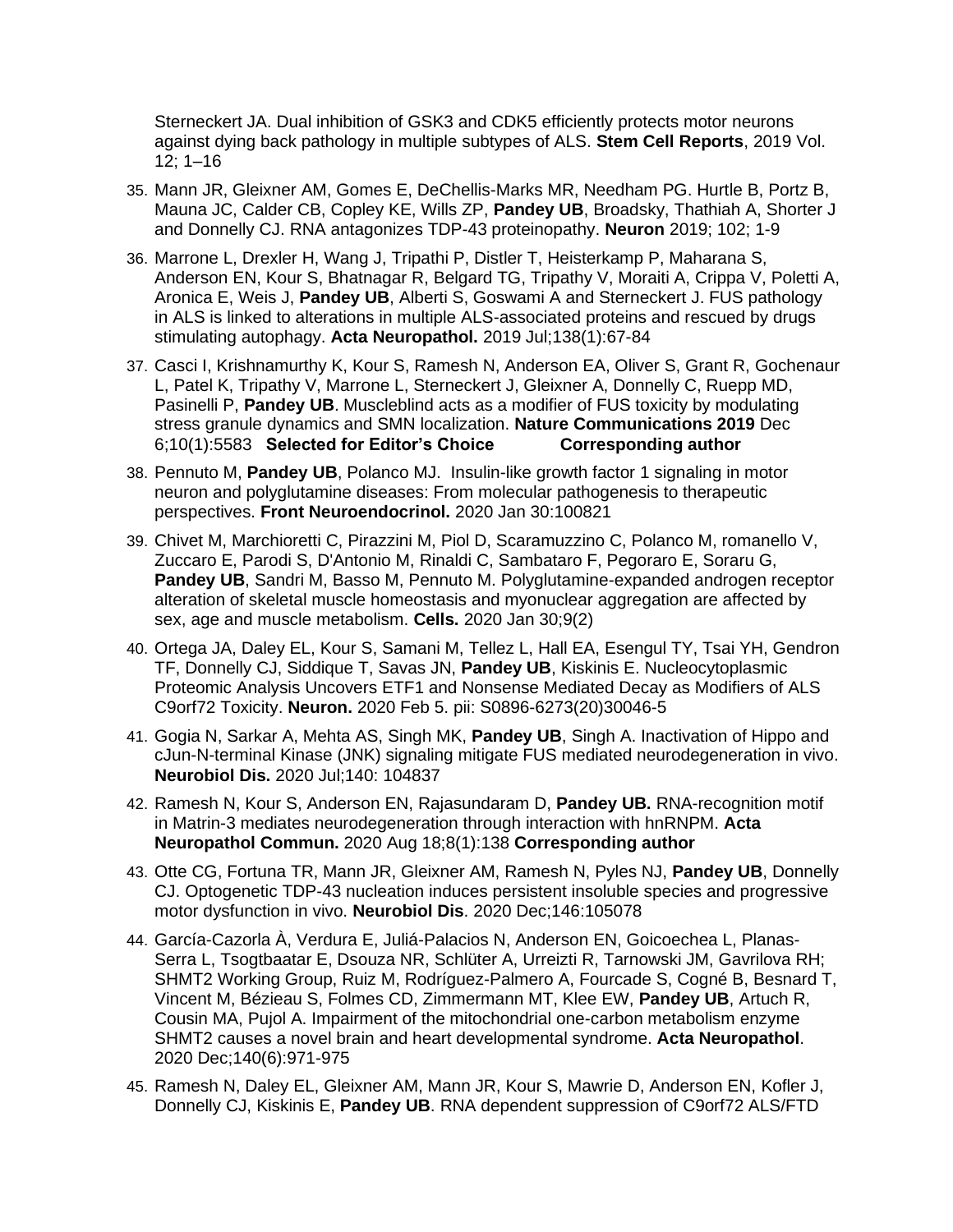associated neurodegeneration by Matrin-3. **Acta Neuropathol Commun.** 2020 Oct 31;8(1):177. **Corresponding author**

- 46. Migazzi A, Scaramuzzino C, Anderson EN, Tripathy D, Hernández IH, Grant RA, Roccuzzo M, Tosatto L, Virlogeux A, Zuccato C, Caricasole A, Ratovitski T, Ross CA, **Pandey UB**, Lucas JJ, Saudou F, Pennuto M, Basso M. Huntingtin-mediated axonal transport requires arginine methylation by PRMT6. **Cell Rep. 2021** Apr 13;35(2):108980.
- 47. Ward C, **Pandey UB**. Matrin-3 dysfunction in myopathy and motor neuron degeneration**. Neural Regen Res, (2021)** (In Press)
- 48. Lin YC, Kumar MS, Ramesh N, Anderson EN, Nguyen AT, Kim B, Cheung S, McDonough JA, Skarnes WC, Lopez-Gonzalez R, Landers JE, Fawzi NL, Mackenzie IRA, Lee EB, Nickerson JA, Grunwald D, **Pandey UB,** Bosco DA. Interactions between ALS-linked FUS and nucleoporins are associated with defects in the nucleocytoplasmic transport pathway. **Nature Neurosci. 2021** May 31. doi: 10.1038/s41593-021-00859-9. Epub ahead of print. PMID: 34059832
- 49. Kour S, Rajan DS, Fortuna TR, Anderson EN, Ward C, Lee Y, Lee S, Shin YB, Chae JH, Choi M, Siquier K, Cantagrel V, Amiel J, Stolerman ES, Barnett SS, Cousin MA, Castro D, McDonald K, Kirmse B, Nemeth AH, Rajasundaram D, Innes AM, Lynch D, Frosk P, Collins A, Gibbons M, Yang M, Desguerre I, Boddaert N, Gitiaux C, Rydning SL, Selmer KK, Urreizti R, Garcia-Oguiza A, Osorio AN, Verdura E, Pujol A, McCurry HR, Landers JE, Agnihotri S, Andriescu EC, Moody SB, Phornphutkul C, Sacoto MJG, Begtrup A, Houlden H, Kirschner J, Schorling D, Rudnik-Schöneborn S, Strom TM, Leiz S, Juliette K, Richardson R, Yang Y, Zhang Y, Wang M, Wang J, Wang X, Platzer K, Donkervoort S, Bönnemann CG, Wagner M, Issa MY, Elbendary HM, Stanley V, Maroofian R, Gleeson JG, Zaki MS, Senderek J, **Pandey UB**. Loss of function mutations in GEMIN5 cause a neurodevelopmental disorder. **Nature Comm. 2021** May 7;12(1):2558. [Press release](https://www.upmc.com/media/news/050721-pandey-gemin5)
- 50. Anderson EN, Morera AA, Kour S, Cherry JD, Ramesh N, Gleixner A, Schwartz JC, Ebmeier C, Old W, Donnelly CJ, Cheng JP, Kline AE, Kofler J, Stein TD, **Pandey UB.** Traumatic injury compromises nucleocytoplasmic transport and leads to TDP-43 pathology. **eLife. 2021** May 26;10:e67587. PMID: 34060470 [Press release](https://elifesciences.org/for-the-press/211d87b8/scientists-identify-mechanism-linking-traumatic-brain-injury-to-neurodegenerative-disease)
- 51. Fortuna TR, Kour S, Anderson EN, Ward C, Rajasundaram D, Donnelly CJ, Wyne H, Shewmaker F, **Pandey UB**. DDX17 is involved in DNA damage repair and modifies FUS toxicity in an RGG-domain dependent manner. **Acta Neuropathol.** 2021 June 1. doi: 10.1007/s00401-021-02333-z [Press release](https://www.packardcenter.org/news-and-media/news/packard-team-identifies-a-new-mechanism-through-which-mutant-fus-can-lead-to-als)

# **PROFESSIONAL ACTIVITIES**

# **Mentoring and training**

- 2011- 15 Gavin Daigle, graduated in Dec 2015: Currently, Senior Scientist, Neuro23 Inc, CA
- 2012- 17 Ian Casci, graduated in May 2017: Currently, Medical Science Liaison at EMD Serono, Inc
- 2015- 20 Nandini Ramesh, Graduated in March 2020: Currently, postdoc at Harvard Medical School, Boston
- 2019- Tyler Fortuna (Graduate student: ISB Graduate Program):

# **Research Associates/Technician**

2009-2012 Astha Maltare, MS (Research Associate I)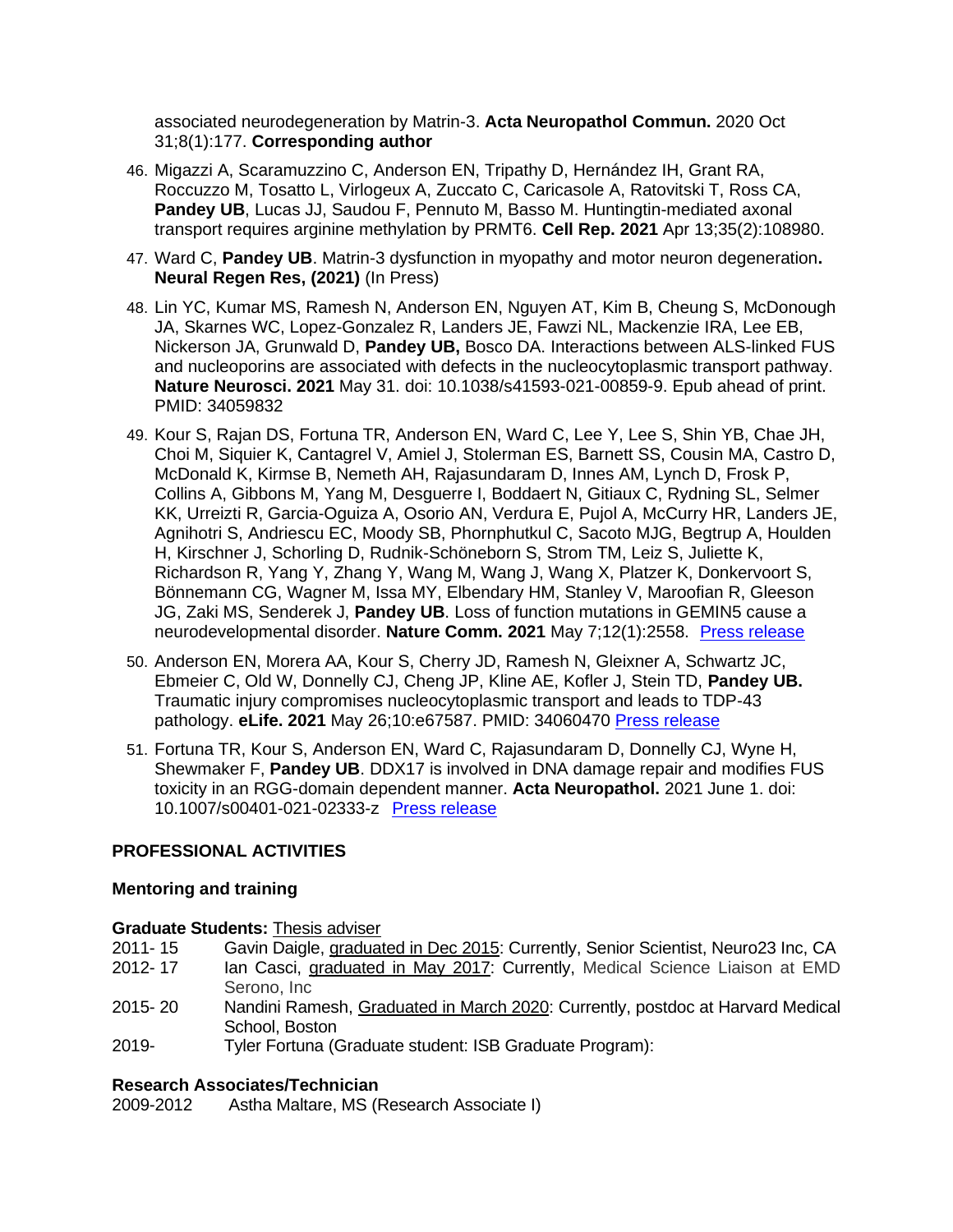- 2009-2013 Nicholas Lanson Jr, PhD (Research Associate III)
- 2016-2017 Rogan Grant (Research Specialist): Currently a graduate student at Northwestern **University**

# **Postdoctoral Fellows:**

- 2011- 16 John Monaghan, PhD: Mentor (Currently, Project Director, Icon Pharmaceutical, Dublin, Ireland
- 2016- Sukhleen Kour, PhD
- 2016- Eric Anderson, PhD
- 2017-18 Stacie Oliver, PhD (currently working as a scientific writer)
- 2017-18 Jimmaline Hardy, PhD (resigned due to health issues)
- 2019- Darilang Mawrie, PhD

#### **Visiting student:**

2012 Samuel Seguin (Visiting Graduate Student, University of Modena, Italy)

#### **Rotation students**

- 2009 Waleed Elsegeiny, IDP student, LSUHSC
- 2009 Kelly Sherman, IDP student, LSUHSC
- 2010 Ji Won Park, IDP student, LSUHSC
- 2011 Joseph Gavin Daigle, IDP student, LSUHSC
- 2012 Ian D Casci, Genetics Graduate Student, LSUHSC
- 2012 Regina E Chustz, IDP student, LSUHSC
- 2012 Jennifer Ramsey, IDP student, LSUHSC
- 2015 Nandini Ramesh, Human Genetics Program, Upitt
- 2018 Michael McEnroe, Human Genetics Program, Upitt
- 2019 Tyler Fortuna, ISB Program, UPitt

# **Summer students**

- 2010 Hanna King (undergraduate), won the Best Poster Award, Summer Research Students Symposia, LSUHSC
- 2010 Ty Nichols (medical student at LSUHSC)
- 2011 Jesus Perez, won the Best Poster Award in the Summer Research Students Symposia, LSUHSC
- 2011 Kenia Carvajal, High School student
- 2011 Kyriate' Henry, High School student
- 2011 Megan Sutton, High School student
- 2012 Senthil Natarajan, won the Best Poster Award, Summer Research Symposia
- 2013 Michael Johnson (1<sup>st</sup> year medical student, LSUHSC)
- 2013 Jessica Johnson (Undergraduate, Xavier university of Louisiana)
- 2013 Chris Toups (Undergraduate, LSU-Baton Rouge)
- 2014 Kaushik Gadela (Undergraduate UPitt)
- 2015 Sakshi Thassu, (Undergraduate UPitt)
- 2016 Lauren Gochenaur (Currently a medical student)
- 2019 Anvi Kumar (Undergraduate at University of Michigan)
- 2019 Saransh Maheshwari

# **Undergraduate students (Upitt)**

- 2014-18 Lauren Gochenaur
- 2014- Sawyer Bressler
- 2014- 15 Priyanga Selvakumar
- 2015 Paige Siegel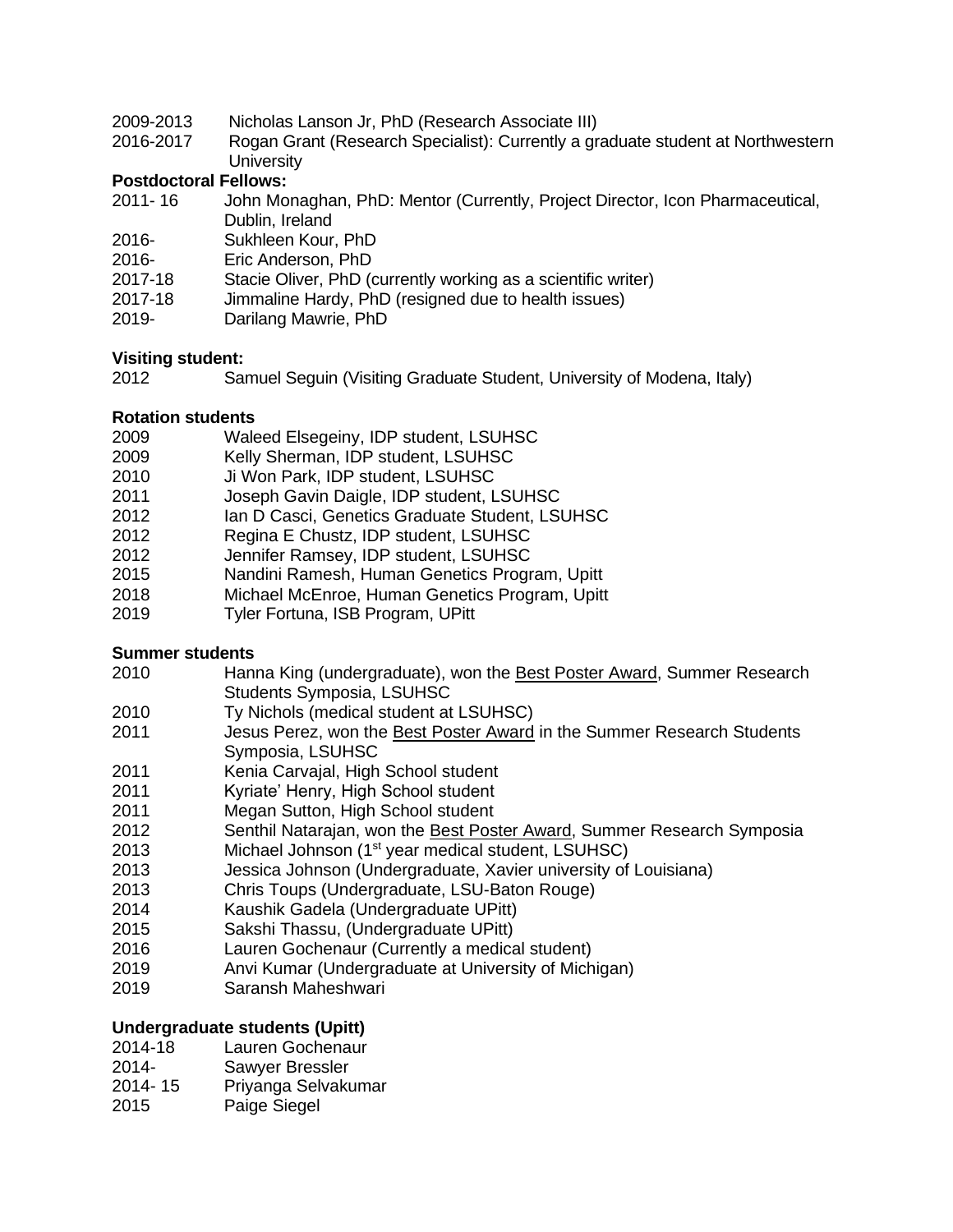| 2015    | Alina Maysterchuk      |
|---------|------------------------|
| 2017-   | <b>Caroline Ward</b>   |
| 2016-17 | Tiffani Tala Najadifar |
| 2016-   | Krishani Patel         |
| 2016-18 | Aditi Singh            |
| 2017    | <b>Isabel Sink</b>     |
| 2017    | Ryan Marsden           |
| 2017    | Devin Dikec            |
| 2018    | Salena Ringenbach      |
| 2018-20 | <b>Andrew Grey</b>     |
| 2019    | <b>Aditya Sonth</b>    |
| 2019-20 | <b>Shlok Rawat</b>     |
| 2019-   | <b>Rishit Roy</b>      |
|         |                        |

#### **Thesis and Dissertation Committees:**

#### **At Louisiana State University Health Sciences Center (LSUHSC)**

- 2010-2013 Allison C. Augustus-Wallace
- 2011-2013 Long Li 2012-2013 Aram Asatryan 2012-2013 Aditi Iyengar 2013 Jack DePaolo 2013 John Cefalu 2012 Anasheh Halabi

#### **Outside University of Pittsburgh Medical Center**

- 2015 External expert, dissertation examination committee, Chi-Hong Wu: Graduate student, Department of Neurology, University of Massachusetts School of Medicine, Worcester, MA
- 2012-2014 Dissertation committee member, Azy Kia: Graduate student, Dr. Piera Pasinelli, Thomas Jefferson Medical Center, Philadelphia
- 2013- 2015 Dissertation committee member, Rami Ajjuri: Graduate student, Dr. Janis O'Donnell, Department of Biological Sciences, University of Alabama, Tuscaloosa AL
- 2018 External examiner, graduate dissertation defense, University of Trento, Italy
- 2018- Serving as an external examiner for various universities in Italy, India and other countries

#### **At University of Pittsburgh Medical Center (UPitt)**

- 2016- Mentoring Committee Member: Amanda Gleixner, postdoctoral fellow, Mentor: Chris Donnelly, Department of Neurobiology, UPitt
- 2016- Dissertation Committee Member: Jacob Mann, PhD candidate, Department of Neurobiology, UPitt
- 2016- Dissertation Committee Member: Paige Rudich, PhD candidate, Department of Pediatrics, UPitt
- 2018- Dissertation Committee Member: Naim, Nikki, PhD candidate, Department of Pediatrics, UPitt
- 2020- Chair, Comprehensive exam committee, Yunhan Yang, Graduate student, ISB Program, UPitt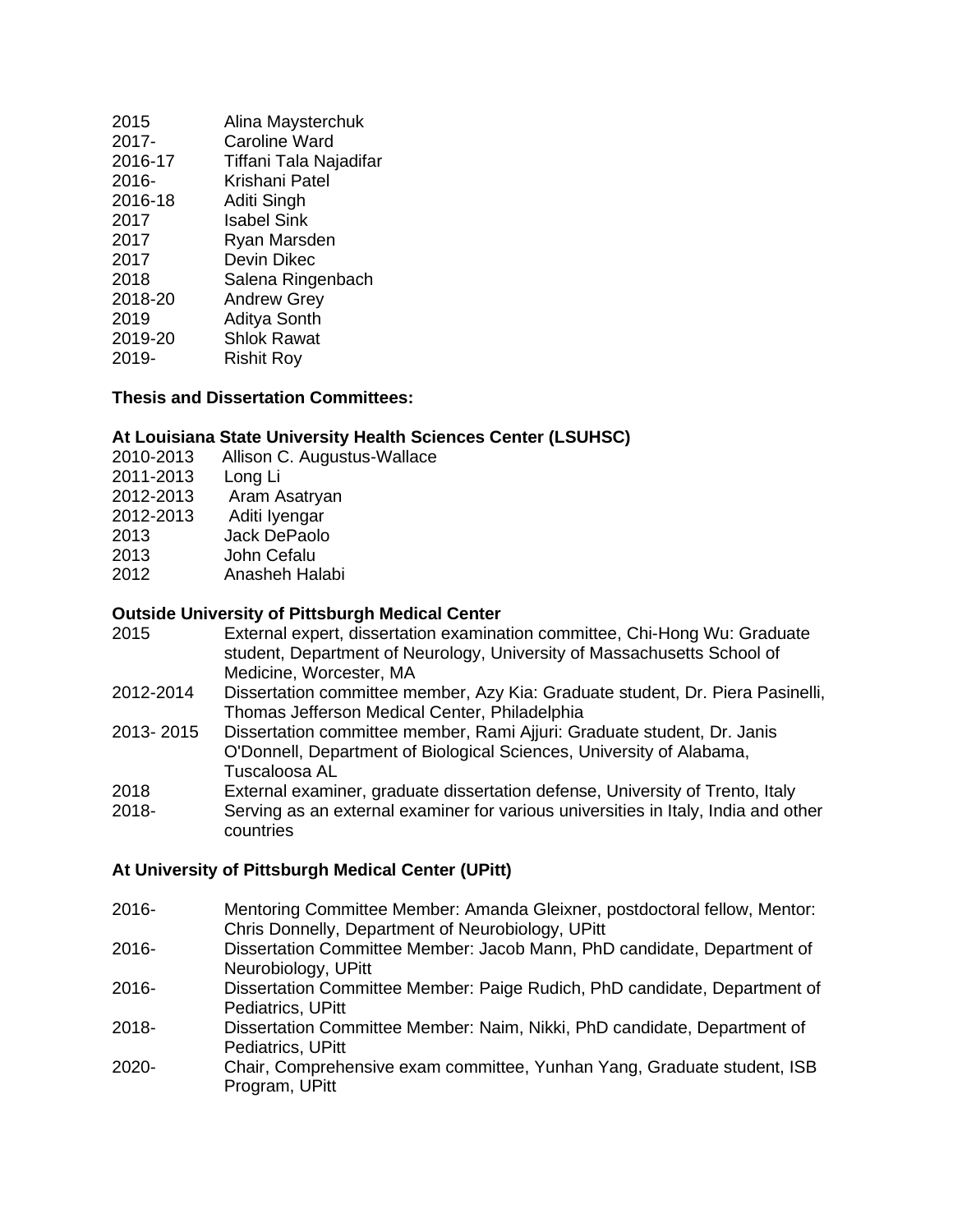# **Department of Pediatrics, Children's hospital of Pittsburgh**

- **2017-** Panel member in the Career Development Panel Discussion at the 10th annual CHRC K12 retreat
- **2015-** Mentoring faculty, Children's Hospital of Pittsburgh Summer Research Program
- **2020-** Pilot grant review panel, Center for Neuroscience Institute, CHP

# **RESEARCH:**

#### **Grants and Contracts:**

# **Current funding**

- 1. NINDS/ NIH 2R01NS081303-01A1 Title: Cellular and Molecular Mechanisms of FUS-related neurodegeneration Duration: 04/15/2019 – 02/28/2024 Role: PI
- 2. NINDS/NIH 1R01NS104219-01A1 Title: Genetic Analysis of UBQLN2-associated Neurodegeneration in Frontotemporal Dementia Duration: 09/01/2020 – 08/31/2024 Role: Co-Investigator (PI: Randel Tibbetts)
- 3. NINDS/NIH 1R01AG069483-01A1 Title: Determining how defective nucleo-cytoplasmic trafficking leads to neurodegeneration in C9ORF72-related ALS and FTD Duration: 03/01/2018 – 02/28/2023 Role: Co-Investigator (PI: Evangelos Kiskinis)
- 4. NIA/NIH 1R21AG064940-01 Title: Oligonucleotide approach to antagonize neurotoxic TDP-43 assemblies in dementia Duration: 08/15/2019 – 07/30/2021 Role: Co-PI with Dr. Donnelly
- 5. Commonwealth of PA: Department of Health (Tobacco Research grant) Title: Determining pathogenic mechanisms of amyotrophic lateral sclerosis Duration: 01/01/2017 - 12/31/2021 (NCE) Role: PI
- 6. The Amyotrophic Lateral Sclerosis (ALS) Association Tittle: Identifying genetic and small molecular modifiers of FUS-mediated ALS Duration: 09/01/2018 – 08/31/2022 (NCE) Role: PI

# **Past funding**

1. Kennedy's Disease Association grant Title "A Drosophila model of SBMA" Duration: 01/01/07-12/31/07 Role: PI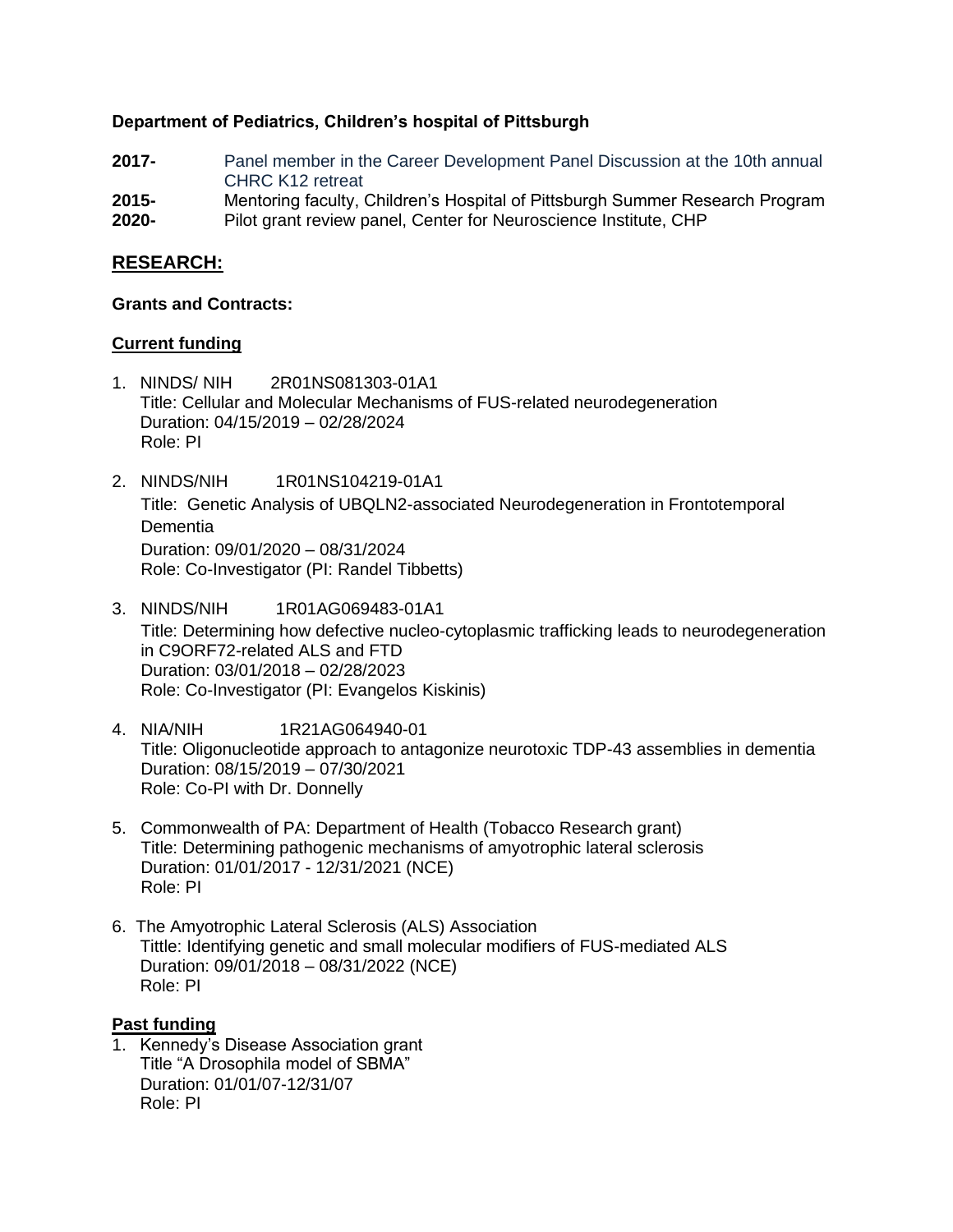- 2. Muscular Dystrophy Association Developmental grant Title "The role of histone deacetylase 6 in spinal and bulbar muscular atrophy" Duration: 01/01/07-12/31/09 Role: PI
- 3. Kennedy's Disease Association grant Title "Identifying molecular targets of HDAC6 in a Drosophila model of SBMA" Duration: 02/01/08-01/31/09 Role: PI
- 4. 1P30GM103340-01A1 (Neuroscience COBRE/NIH) Title: Molecular mechanisms of FUS-related neurodegeneration Duration: 11/12/2012-05/30/2013 Role: PI (Program Director: Nicholas Bazan, MD, PhD)
- 5. R03/NIDA Title: Molecular library screen for suppressors of FUS proteinopathy Duration: 07/15/2012-06/30/2014 Role: Co- Investigator (PI: Frank Shewmaker)
- 6. The ALS Association Research Grant Title: Molecular Basis of FUS/TLS-related amyotrophic lateral sclerosis Duration: 08/01/2011-07/30/2014 Role: PI
- 7. NINDS/NIH 1R21NS100055-01 Title: Molecular mechanisms of C9orf72 and Matrin 3 interaction in ALS Duration: 04/01/2017 - 03/31/2019 Role: PI
- 8. NINDS/NIH 1R21NS094921-01 Title: Mechanisms of C9orf72-associated dipeptide toxicity Duration: 08/15/2015 – 07/31/2019 Role: MPI (Pandey/Lamitina)
- 9. Muscular Dystrophy Association Research grant Title "Identification of small molecule modifiers of FUS-mediated ALS" Duration: 08/01/17- 07/31/2020 Role: PI
- 10. NINDS/NIH 1R21NS098379-01A1 Title: Nuclear export inhibition as a novel therapeutic target for C9ORF72 ALS/FTD Duration: 08/01/2018 - 07/31/2020 Role: MPI (Pandey/Donnelly)

# **Seminars:**

# **National:**

07/06 Invited talk, Department of Neurology, University of Chicago Medical Center, Chicago, IL (Host: Dr. Christopher Gomez)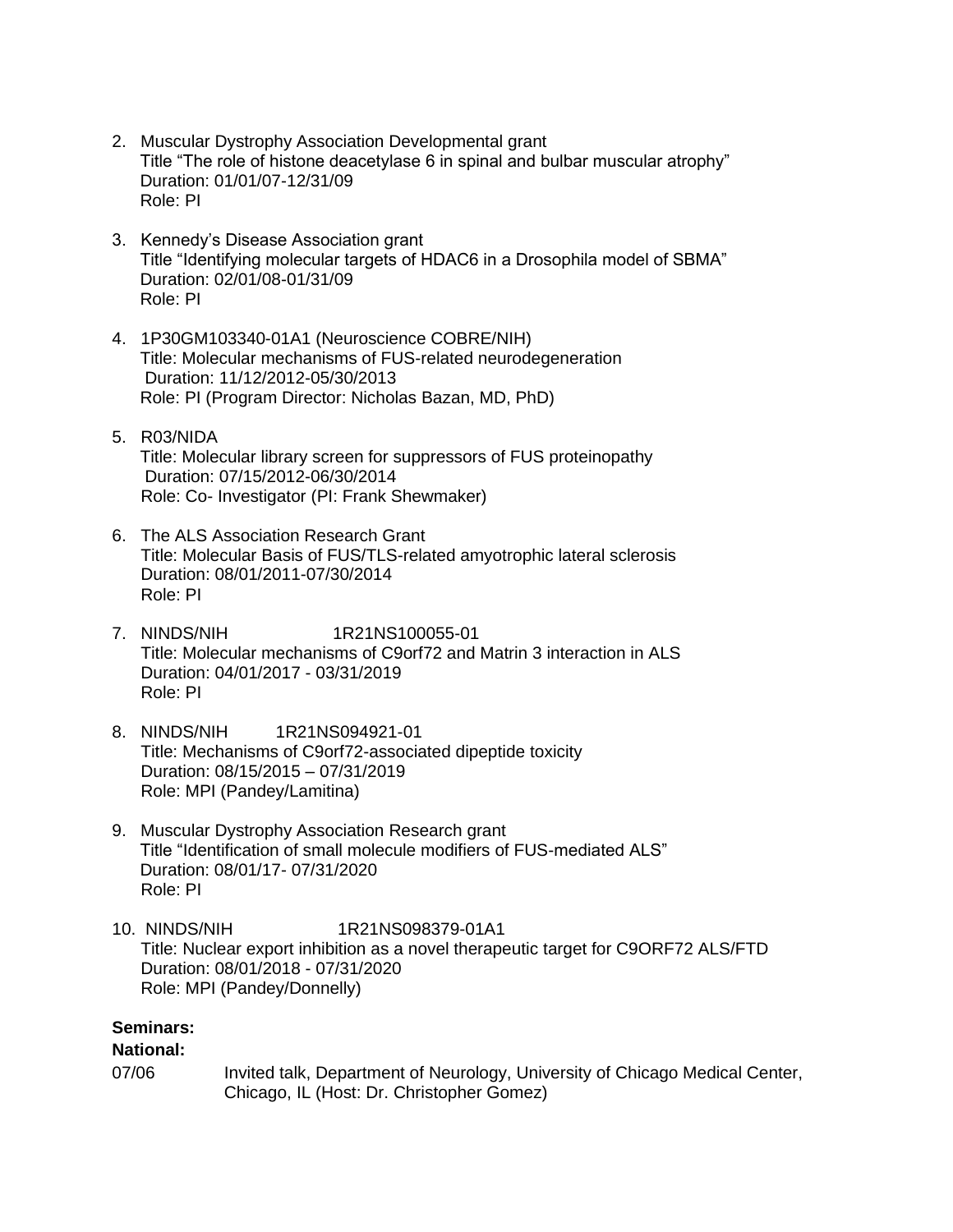| 11/06 | Selected talk, 6th Annual Center for Neurodegenerative Disease Research<br>Retreat, Philadelphia, PA                                                                        |
|-------|-----------------------------------------------------------------------------------------------------------------------------------------------------------------------------|
| 02/07 | Invited speaker, Penn Neurological Institute, Pennsylvania hospital, Philadelphia,<br><b>PA</b>                                                                             |
| 03/07 | Selected talk, 48th Annual Drosophila Research Conference of the Genetics<br>Society of America, Philadelphia, PA,                                                          |
| 05/07 | Invited speaker, Droso-philadelphia meeting at University of Pennsylvania<br><b>Medical Center</b>                                                                          |
| 11/07 | Invited speaker and panel discussant, Kennedy's Diseases Association Meeting,<br>Las Vegas, NA                                                                              |
| 12/08 | Invited speaker, Department of Genetics, Louisiana State University Health<br>Sciences Center (LSUHSC), New Orleans. LA                                                     |
| 05/10 | Invited speaker, Department of Physiology, LSUHSC, New Orleans, LA                                                                                                          |
| 03/11 | Invited speaker, Packard Center for ALS at Johns Hopkins Medical Center,<br>Baltimore, MD                                                                                   |
| 05/11 | Invited speaker, Department of Cell Biology and Anatomy at LSUHSC, New<br>Orleans, LA                                                                                       |
| 09/11 | Invited speaker, Molecular Medicine Series, Department of Child Neurology,<br>Children's Hospital of Pittsburgh, University of Pittsburgh Medical Center,<br>Pittsburgh, PA |
| 11/11 | Selected talk, 6 <sup>th</sup> Brain Research Conference on RNA binding proteins,<br>Washington DC                                                                          |
| 12/11 | Invited speaker, Packard meeting, Johns Hopkins Medical Center, Baltimore, MD                                                                                               |
| 03/12 | Invited speaker, Human Genetics Grand Round Series, Tulane University<br>Medical Center, New Orleans, LA                                                                    |
| 03/12 | Invited speaker, The Robert Packard Center for ALS research, Annual<br>Symposium, Johns Hopkins Medical Center, Baltimore, MD                                               |
| 11/12 | Selected talk, Molecular Neurodegeneration meeting, Cold Spring Harbor<br>Laboratory, New York                                                                              |
| 01/13 | Invited speaker, Department of Pharmacology, LSUHSC, New Orleans, LA                                                                                                        |
| 06/13 | Invited panel discussant, Team Gleason meeting on ALS, New Orleans, LA                                                                                                      |
| 02/13 | Invited speaker, The Robert Packard Center for ALS, Johns Hopkins Medical<br>Center, Baltimore, MD                                                                          |
| 05/13 | Invited speaker, Molecular Medicine Seminar Series, Department of Child<br>Neurology, Children's Hospital of Pittsburgh, Pittsburgh, PA                                     |
| 06/13 | Invited speaker, Department of Neuroscience, Mayo Clinic, Jacksonville, FL<br>(Host: Dr. Leonard Petrucelli)                                                                |
| 06/13 | Invited speaker, Department of Neuroscience, Temple University, School of<br>Medicine, Philadelphia, PA (Host: Dr. Kamel Khalili)                                           |
| 07/13 | Invited speaker, The Robert Packard Center for ALS, Johns Hopkins Medical<br>Center, Baltimore, MD                                                                          |
| 09/13 | Invited speaker, Eastern Virginia Medical School, Department of Pathology and<br>Anatomy, Norfolk, VA (Host: Dr. Earl Godfrey)                                              |
| 04/14 | Invited talk, The Robert Packard Center for ALS research, Annual Symposium,<br>Johns Hopkins Medical Center, Baltimore, MD                                                  |
| 09/14 | Invited speaker, The Robert Packard Center for ALS research, Johns Hopkins<br>Medical Center, Baltimore, MD                                                                 |
| 10/14 | Invited talk, Department of Pharmacology, Uniformed Services University of<br>Health Sciences, Bethesda, DC (Host: Dr. Frank Shewmaker)                                     |
| 02/15 | Invited talk, The Robert Packard Center 15 <sup>th</sup> Annual ALS Research Symposium,<br>Johns Hopkins Medical Center, Baltimore, MD                                      |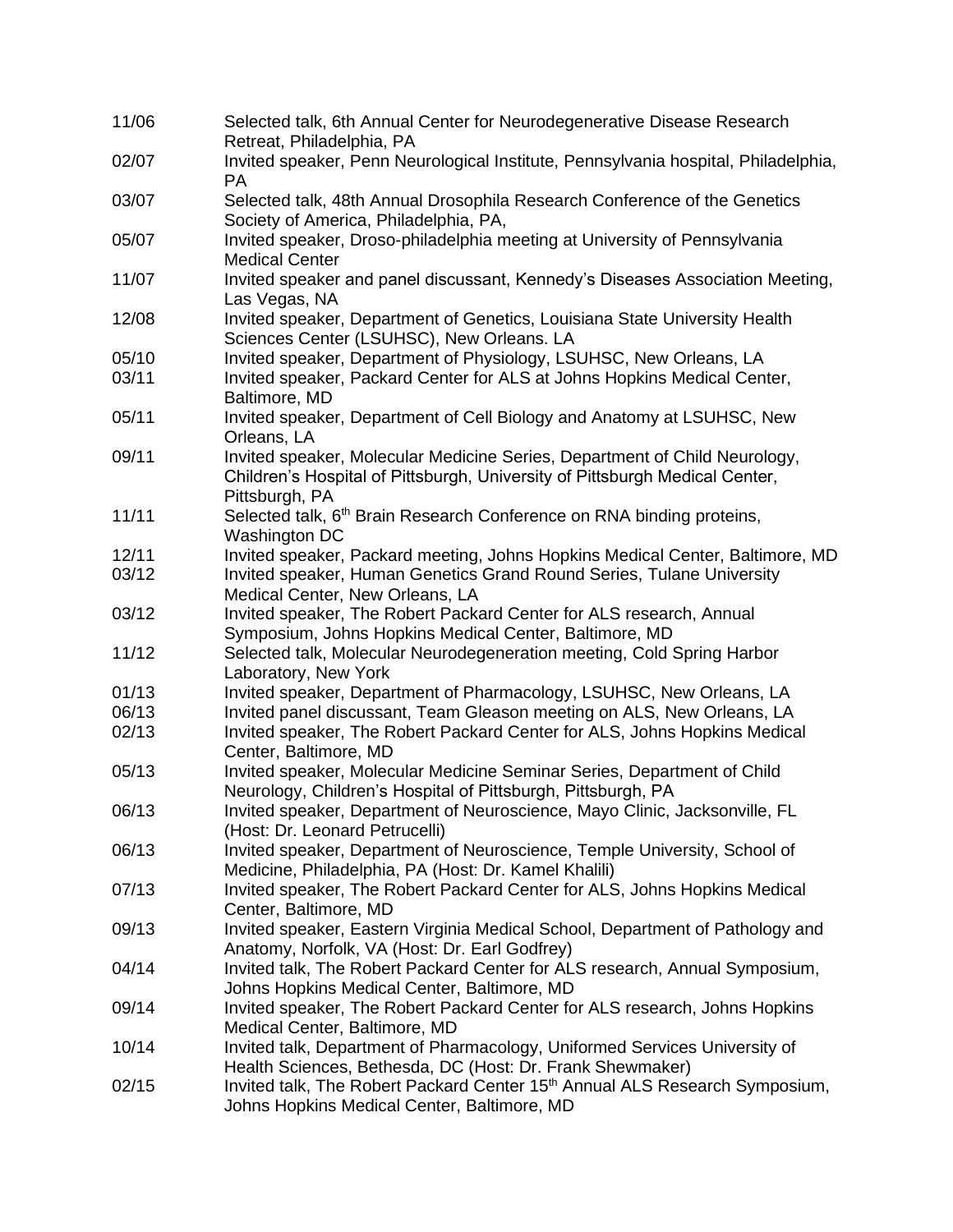| 03/15          | Invited speaker, Department of Pharmacology, Wayne State University School of<br>Medicine, Detroit, MI (Host: Dr. Sokol Todi)                         |  |  |
|----------------|-------------------------------------------------------------------------------------------------------------------------------------------------------|--|--|
| 09/15          | Invited speaker, Department of Biology, University of Dayton, Dayton, OH (Host:<br>Dr. Amit Singh)                                                    |  |  |
| 11/15          | Invited speaker, Department of Veterinary Sciences, Iowa State University,                                                                            |  |  |
|                | Ames, IA (Dr. Ravindra Singh)                                                                                                                         |  |  |
| 01/16          | Invited speaker, Department of Neurology, Neuropathology division, University of<br>Pittsburgh Medical Center, Pittsburgh PA (Host: Dr. Julia Kofler) |  |  |
| 03/16          | Invited speaker, the 16th Annual Robert Packard Center for ALS Research<br>Symposium, Baltimore MD                                                    |  |  |
| 04/16          | Invited speaker, Department of Pathology, Case Western Reserve University,<br>Cleveland, OH (Host: Dr. Xinglong Wang)                                 |  |  |
| 04/16          | Invited speaker, Department of Neurology, University of Massachusetts,                                                                                |  |  |
|                | Worcester, MA (Host: Dr. Fen-Biao Gao)                                                                                                                |  |  |
| 07/16          | Selected talk Annual Drosophila Research Conference, Orlando, FL                                                                                      |  |  |
| 01/17          | Invited talk, Packard Center for ALS at Johns Hopkins, Baltimore MD                                                                                   |  |  |
| 01/17          | Invited speaker, Pittsburgh Institute for Neurodegenerative Diseases (PIND),<br>Pittsburgh PA (Host: Dr. Tim Greenamyre)                              |  |  |
| 07/17          | Selected talk, Gordon Research Conference on ALS and other motor neuron<br>diseases, Stowe, Vermont                                                   |  |  |
| 04/18          | Selected talk, Annual Drosophila Research Conference, Philadelphia, PA                                                                                |  |  |
| 02/19          | Invited speaker. Department of Pharmacology and Toxicology, University of                                                                             |  |  |
|                | Arkansas for Medical Sciences, Little Rock, AR (Host: Dr. Mahmoud Kiaei)                                                                              |  |  |
| 04/19          | Invited speaker. Department of Biological Sciences, Southern Methodist                                                                                |  |  |
|                | University, Dallas, TX (Host: Dr. Santosh D'Mello)                                                                                                    |  |  |
| 04/19          | Invited speaker, Department of Biology, Western Kentucky University, Bowling                                                                          |  |  |
|                | Green, KY (Host: Dr. Ajay Srivastava)                                                                                                                 |  |  |
| 04/19          | Invited speaker, John G Rangos Research Seminar Series, Children's Hospital of                                                                        |  |  |
|                | Pittsburgh, University of Pittsburgh Medical Center, Pittsburgh, PA                                                                                   |  |  |
| 07/19          | Invited speaker, Gordon Research Conference on ALS and related motor neuron                                                                           |  |  |
|                | diseases, Mount Snow, Vermont                                                                                                                         |  |  |
| 09/19          | Invited speaker, Department of Neurology, Northwestern University Medical                                                                             |  |  |
|                | Center, Chicago (Host: Dr. Evangelos Kiskinis)                                                                                                        |  |  |
| 09/19          | Invited speaker, Department of Pediatrics, Emory University School of Medicine,<br>Atlanta, GA                                                        |  |  |
| 11/19          | Invited speaker, 9th Annual Les Turner Symposium, Northwestern University,                                                                            |  |  |
|                | Feinberg School of Medicine (Host: Dr. Hande Ozdinler)                                                                                                |  |  |
| 01/20          | Invited speaker, Department of Neurology, Wayne State University, Detroit, MI                                                                         |  |  |
|                | (Host: Dr. Andrew Garett)                                                                                                                             |  |  |
| 04/20          | Invited speaker, Department Molecular & Cellular Biochemistry, University of                                                                          |  |  |
|                | Kentucky College of Medicine, Lexington (Dr. Haining Zhu) Cancelled                                                                                   |  |  |
| 04/21          | Invited speaker, Department of Biomedical Sciences University of Minnesota                                                                            |  |  |
|                | Medical School (Host: Pedro Fernandez-Funez, PhD)                                                                                                     |  |  |
| 7/21           | Invited speaker, Inaugural International Research Conference on                                                                                       |  |  |
|                | Neurodegenerative Diseases (Virtual IRCND)                                                                                                            |  |  |
| International: |                                                                                                                                                       |  |  |
|                |                                                                                                                                                       |  |  |
| 05/11          | Invited speaker, Molecular Mechanism of Neurodegeneration meeting in Milan,<br>Italy (Host: Dr. Angelo Poletti)                                       |  |  |

09/13 Selected talk, Molecular Neurodegeneration Meeting: Basic Biology and disease pathways, Cannes, France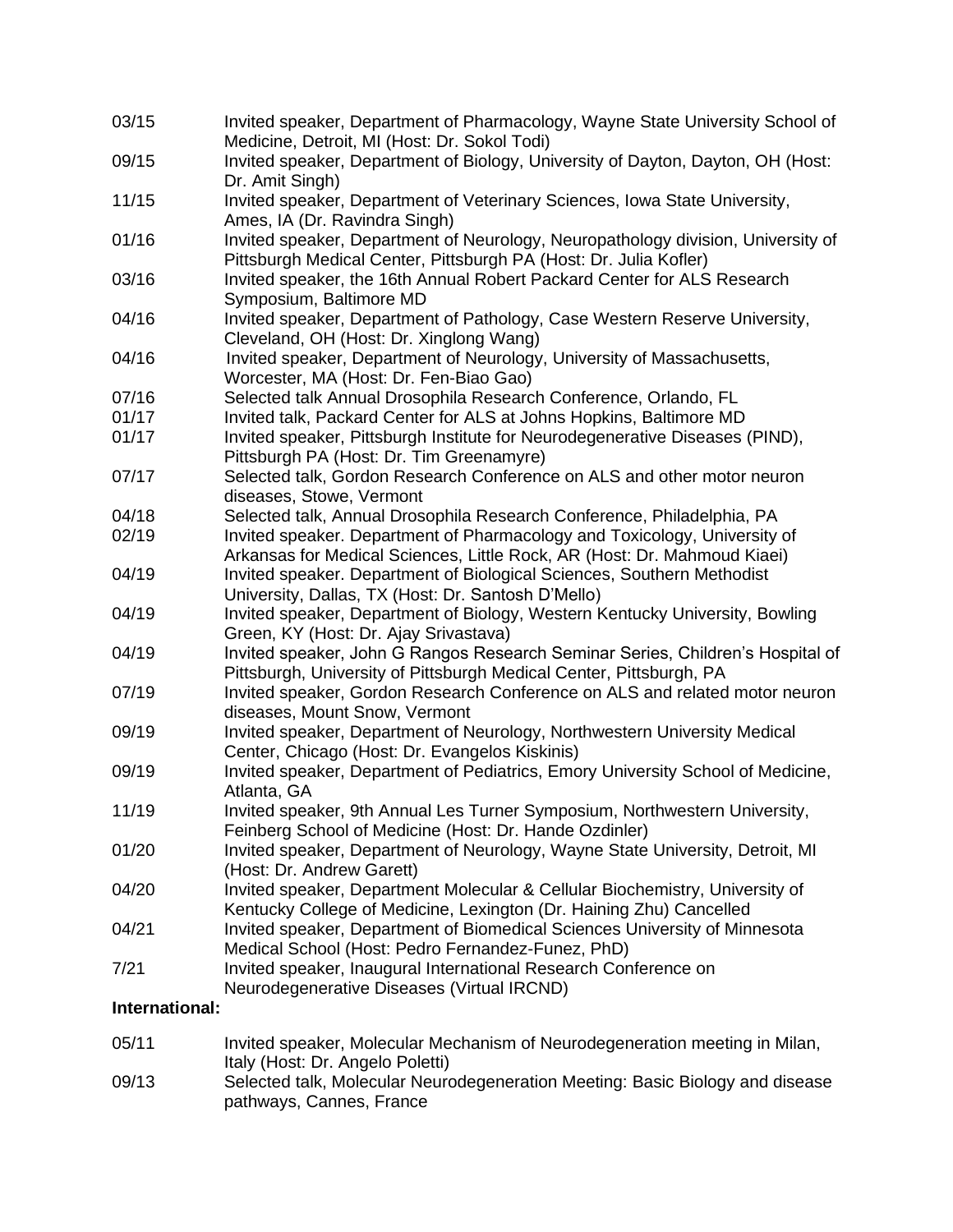- 12/13 Selected talk, 24th International Symposium on ALS/MND in Milan, Italy
- 05/15 Invited speaker, VI Molecular Mechanism of Neurodegeneration meeting in Milan, Italy (Host: Dr. Angelo Poletti)
- 10/15 Invited speaker, XXXIII Annual Conference of Indian Academy of Neurosciences, Neuroscience Research from Mechanisms and Applications in Chandigarh, India
- 11/15 Invited speaker, Department of Biochemistry, Banaras Hindu University, Varanasi, India
- 05/16 Selected talk, 4<sup>th</sup> International Conference on Molecular Neurodegeneration, Seoul, South Korea
- 12/16 Selected talk, 27th International Symposium on ALS/MND Dublin, Ireland
- 06/17 Invited speaker and moderator, International Conference on Neurology and Stroke, Valencia, Spain
- 08/18 Selected talk, Gordon Research Conference on Brain Disorders, Barcelona, Spain
- 10/18 Invited speaker, International conference on neuroscience, Varanasi, India
- 09/19 Invited speaker, 18<sup>th</sup> National Congress of the Italian Society for Neuroscience
- 10/19 Invited speaker, Centre for Integrative Biology, University of Trento, Italy (Dr. Manuela Basso)
- 10/19 Invited speaker, Department of Biomedical Sciences, University of Padova, Italy (Host: Dr. Maria Pennuto)
- 06/20 Invited speaker, Institute of Psychiatry, Psychology and Neuroscience, Basic & Clinical Neuroscience, UK Dementia Research Institute at Kings College London. (Host: Dr. Marc-David Ruepp), postponed due to COVID-19 (rescheduling)
- 10/20 Invited speaker, 3rd International Conference on Neurovascular and Neurodegenerative Diseases, Paris, France: Cancelled due to COVID-19 12/20 Invited speaker, University College of London (UCL), IHA Virtual Symposium:
- Neurodegeneration in Flies (Host: Dr. Teresa Niccoli)

# **Editorial board/reviewer**

- **2012-** Academic Editor, PloS One
- **2016-** Member, Editorial Board, Scientific Reports
- **2017-** Member, Editorial Board, Brain Research
- **2017-** Member, Editorial Board, Journal of Experimental Neuroscience
- **2019-** Associate Editor, Frontiers in Genetics (Genetic disorders section)

**Journal reviewer:** Nature Genetics, Nature Neuroscience, Nature Communications, Neuron, EMBO J, Human Molecular Genetics, Acta Neuropathologica, Autophagy, Brain Research, Biophysical Journal, BBA-Molecular Basis of Disease, Current Genomics, Disease Models and Mechanisms, Experimental Neurology, EMBO Molecular Medicine, Experimental Biology and Medicine, FASEB Letters, Journal of Clinical Investigation, Journal of Neuroscience, Journal of Neuroscience Research, Journal of Neurochemistry, Molecular Neurodegeneration, Molecular Neurobiology, Nucleic Acid Research, Neuroscience Letters, Neurobiology of Aging, Neurodegenerative Diseases, Neurobiology of Diseases, Plos One, Plos Genetics, Progress in Neurobiology, Scientific reports, WIREs RNA **Service:** 

# **Grant Reviewer:**

| 2010-2013 | Research Enhancement Funds Committee (REF), LSUHSC    |
|-----------|-------------------------------------------------------|
| $2010 -$  | Friedreich Ataxia Research Association reviewer panel |
| 2011-12   | The ALS Society of Canada reviewer panel              |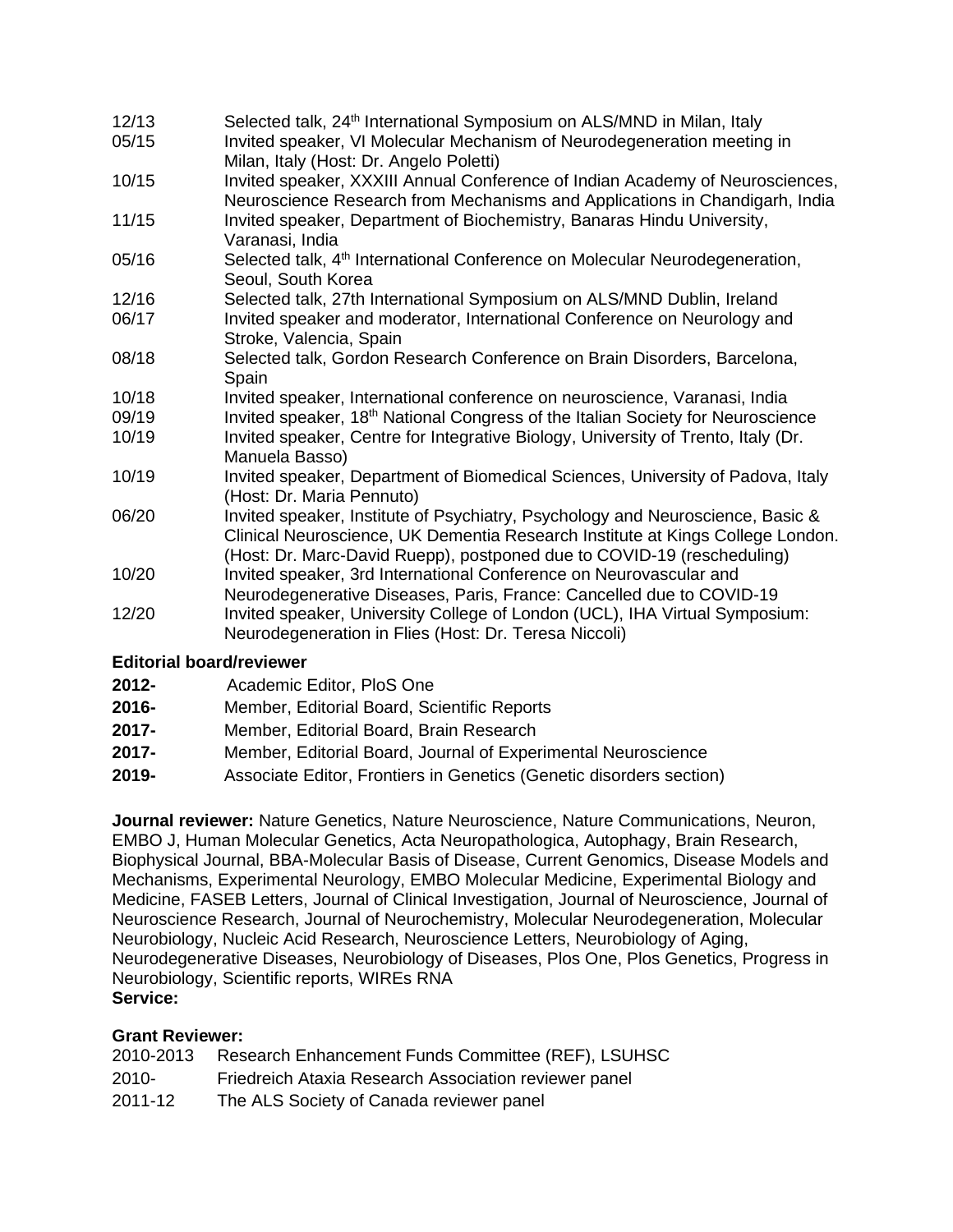| 2011-13     | Medical Research Council (MRC) reviewer panel, UK                                                        |
|-------------|----------------------------------------------------------------------------------------------------------|
| $2011 -$    | Motor Neuron Disease Association reviewer panel, UK                                                      |
| 2012-13     | European Research Council reviewer panel, UK                                                             |
| $2012 - 18$ | Cellular and Molecular Neurodegeneration study section (CMND), NIH                                       |
| 2012        | The Mayo Alzheimer's Disease Research Center pilot grants                                                |
| 2012        | The Italian charity Telethon Foundation reviewer panel, Italy                                            |
| 2013        | National Centre for the Replacement, Refinement and Reduction of Animals in                              |
|             | Research (NC3Rs), reviewer panel                                                                         |
| 2013        | Special Emphasis Panel, MDCN, NIH                                                                        |
| 2014-2015   | Israel Science Foundation, reviewer panel                                                                |
| 2014        | Neurological Sciences and Disorders B (NSD-B) study section, NIH                                         |
| 2015-       | Chronic Dysfunction and Integrative Neurodegeneration (CDIN), NIH                                        |
| 2015        | Medical Advisory Board, Muscular Dystrophy Association (MDA)                                             |
| 2015        | Special Emphasis Panel, ZRG1 BDCN-W (03), NIH                                                            |
| 2015        | Molecular Neurogenetics (MNG) study section, NIH                                                         |
| 2015        | AFM-Telethon reviewer panel, France                                                                      |
| 2016        | Neural Oxidative Metabolism, Mitochondria and cell Death (NOMD) study section, NIH                       |
| 2016        | Special Emphasis Panel, ZNS1 SRB-J (11), NIH                                                             |
| 2016        | The French National Research Agency (ANR) reviewer panel                                                 |
| 2016-       | The National Ataxia Foundation reviewer panel                                                            |
| 2017        | Reviewer, NIH Director's New Innovator Award Program                                                     |
| 2017-22     | Member, Research Advisory Board, Muscular Dystrophy Association (MDA)                                    |
| 2017-       | Reviewer, Kennedy's disease Association (KDA)                                                            |
| 2017        | Special emphasis panel, ZRG1 MOSS-R (70) R                                                               |
| 2018        | Special emphasis panel, ZRG1 MDCN-E (03) M                                                               |
| 2018-       | National Institutes on Minority Health and Health Disparities (NIMHD) panel                              |
| 2019-       | Special emphasis panels, ZRG1 BCMB-N (50) R, ZRG1-BDCN-E-56 and NST-1                                    |
|             | study section and several other NIH panels                                                               |
| 2019        | Amyotrophic lateral sclerosis (ALS) Association grant review panel                                       |
| 2019        | Department of Defense, Neurological Disorders (ND) panel                                                 |
| 2019        | Department of Defense, Discovery neurological disorders (ND) panel                                       |
| 2019        | Co-Chair, Department of Veteran Affairs, Neurobiology E (NURE) Merit Review                              |
|             | Subcommittee                                                                                             |
| 2020-       | Regular Member, Department of Veteran Affairs, Neurobiology E (NURE) Merit<br><b>Review Subcommittee</b> |
| 2021        | Served in multiple NIH panels, NST1, ZRG1-MDCN-R-03, ZRG1-CVRS-A-70<br>and ZRG1-BST-J-70                 |
| $2021 -$    | Regular Member, Chronic Disease and Integrated Neurodegeneration (CDIN)<br>study section                 |

# **Conferences**

# **2011**

• Session Co-Chair, Drosophila models of human diseases, Annual Drosophila Research Conference, Chicago, IL

**2015**